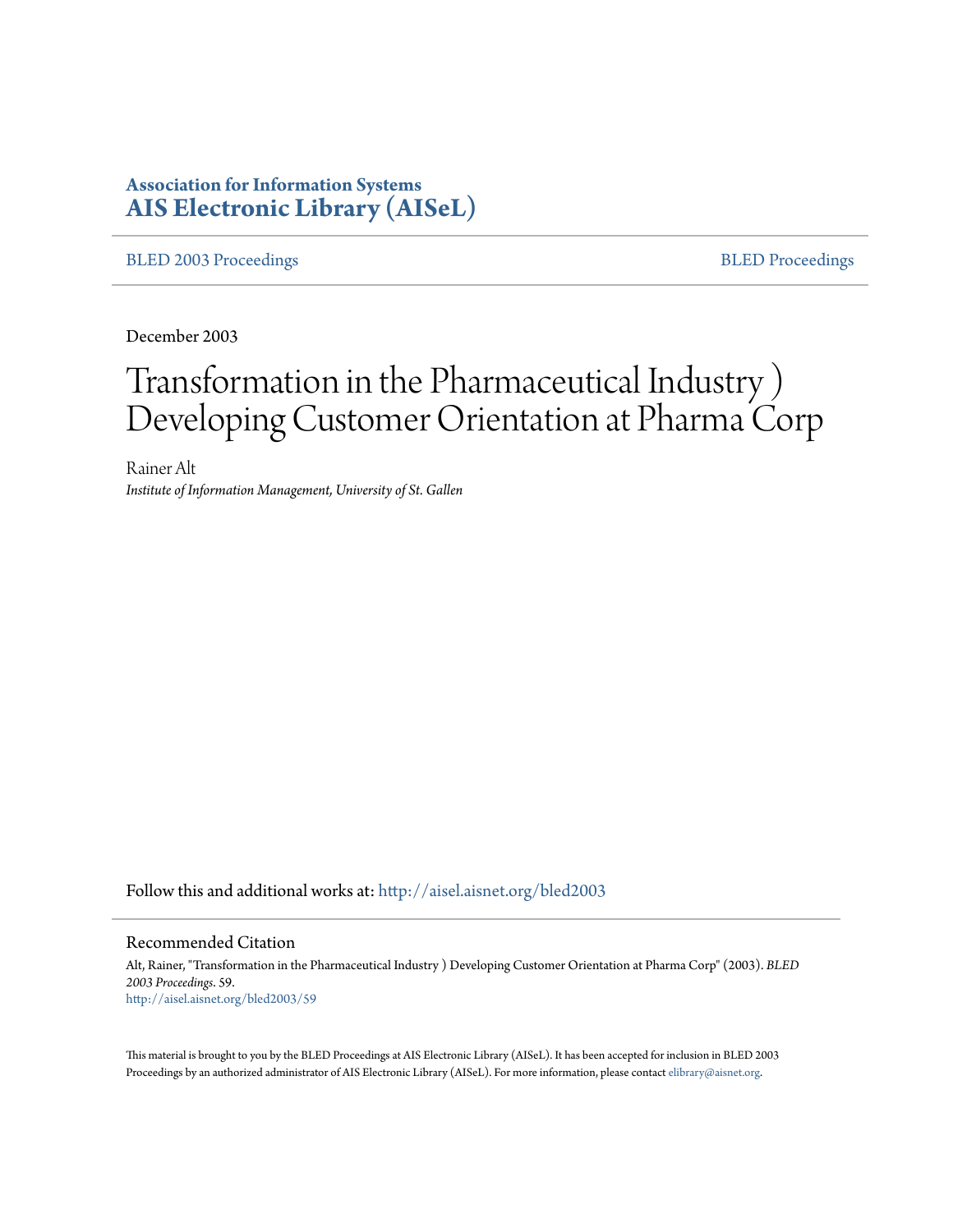## **16th Bled eCommerce Conference**

#### **eTransformation**

Bled, Slovenia, June 9 - 11, 2003

# **Transformation in the Pharmaceutical Industry – Developing Customer Orientation at Pharma Corp**

#### **Rainer Alt**

Institute of Information Management, University of St. Gallen, Switzerland Rainer.Alt@Unisg.ch

#### **Abstract**

*The pharmaceutical industry is in the midst of a fundamental transformation. Institutional regulations that have been in place for decades are being removed and competitive pressures force pharmaceutical companies to adopt customer-oriented strategies. Information technology which has traditionally been applied to many processes in this industry is an important enabler for the interaction with key customer segments such as physicians and patients. However, developing and transforming customer relationships is merely a technological undertaking. Changes are required regarding strategy, processes as well as the systems architecture. To develop an integrated customer relationship management strategy this research draws on elements from established business redesign. The emphasis is on portals that bundle services for the patient's and physician's customer processes. This architecture framework has been elaborated in cooperation with nine companies and applied at a major pharmaceutical company.* 

#### **1. Introduction**

#### *1.1 Information Technology in the Pharma Industry*

The pharma(ceutical) industry is currently undergoing a period of fundamental change. Structural changes, such as the direct sale of prescription drugs, increasingly wellinformed patients, the growing number of cost reductions of governments and health insurance providers as well as new Internet-based initiatives have significant impact on a pharma company's relationships with its customers. In this competitive market environment developing and selling high volume products ('blockbusters') to physicians, hospitals, and wholesalers is simply no longer sufficient. Like in other industries increasing customer retention by expanding and personalizing the services offered to customers becomes a strategic imperative. Compared to the banking or high tech sector, pharma companies still have a strong focus on their products and are only at the beginning of systematically managing relationships to customers [35]. Kalustian et al.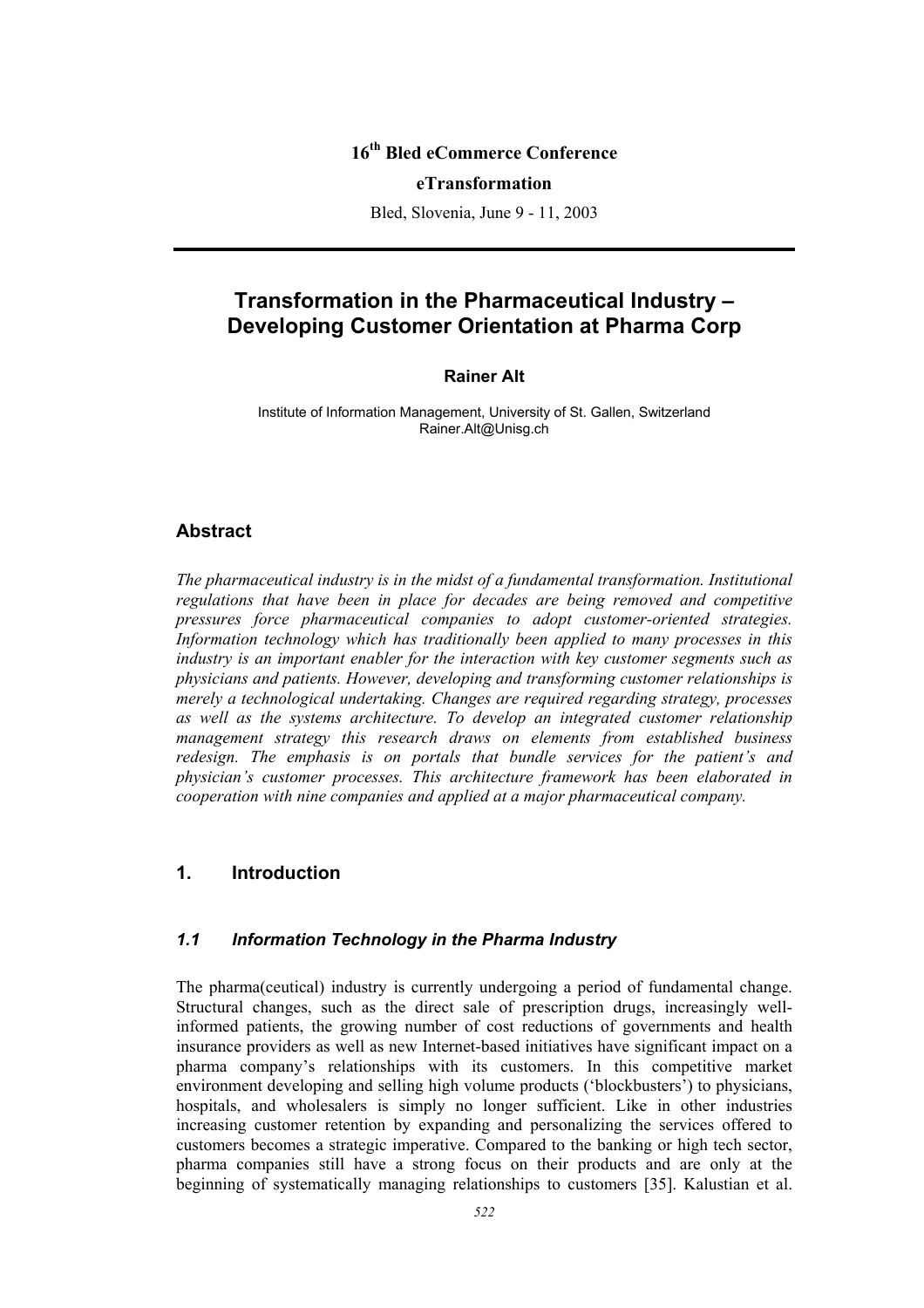[18, 64] observed that customer relationship management (CRM) "has become a pharma buzzword, but few companies actually practice it." Among the goals of CRM are to enhance the intensity of interaction with customers across one or more touch points and to establish a uniform view on customer data [14, 81], [16, 31]. This helps to address attractive customers, to decrease the cost of serving customers, and to increase customer retention by providing tailored offerings to existing and new customers [33, 102].

Although pharma companies are not at the forefront of adopting CRM systems, information technology (IT) the industry has pioneered many customer oriented applications of IT in the past. First, interorganizational information systems (IOS) improved the relationships to professional customers and well known examples for the strategic use of IT such as the ordering systems from Baxter (formerly American Hospital Supply) and McKesson originate from this industry [20, 209]. Secondly, hospitals are operating internal systems to improve the healthcare process, e.g. administrative systems, telemedicine, patient records [32]. Devaraj/Kohli report that IT-enabled business process redesign initiatives from hospitals had a positive impact on the satisfaction of their patients [11, 62]. Thirdly, the advent of the Internet more brought more circulation of product and disease information to customers, the support of campaigns and clinical trials, and the possibility of providing more value added to customers [22, 102]. The buzzwords e-health and e-healthcare refer to the application of Internet technology to pharma processes [9, 207] and the entire online drug industry is expected to grow significantly in the long-term last but not least due to the IT-affinity and the increasing role of healthcare to the 'baby boomers' [37, 445].

## *1.2 Goal of Paper and Research Methodology*

The IT-driven transformation in the pharma industry creates strategic opportunities and competitive pressures at the same time. On the one hand, existing and new players are developing websites and portals for customer interaction as well as for enhanced quality of care [19]. On the other hand, the Internet creates opportunities for pharma companies to improve the depth and/or breadth of interaction with existing and new customer segments. Both effects emphasize Porter's view that Internet technologies are complementary to existing interaction channels (e.g. sales force, call centers) and need to leverage a company's existing competencies [31]. Therefore, pharma companies are forced to assess their existing strategies and to (re)position themselves. It is the goal of this paper to present a framework for understanding the changes and for developing solutions for electronic customer interaction for a pharma company.

CRM systems from Siebel, SAP and others are key enablers for CRM strategies as they provide a consistent and consolidated customer database, electronic support for customer interactions, and sophisticated analytical tools. However, CRM projects are merely technological. Studies show that the organization around the customer, the prototyping of new (electronic) processes, and cultural factors determine CRM adoption [39, 205], [42, 18]. Business process redesign (BPR) methodologies such as business engineering recognize the process as the link between strategy and systems development [28, 20]. However, these BPR methods have mainly been applied to processes within organizations and are not focused on shaping customer-oriented solutions.

In cooperation with nine international companies an architecture framework has been developed between 2000 and 2002 for customer and supplier interaction. Based on individual research projects with each company, the research team drafted an architecture which was subsequently refined in several workshops with representatives of the partner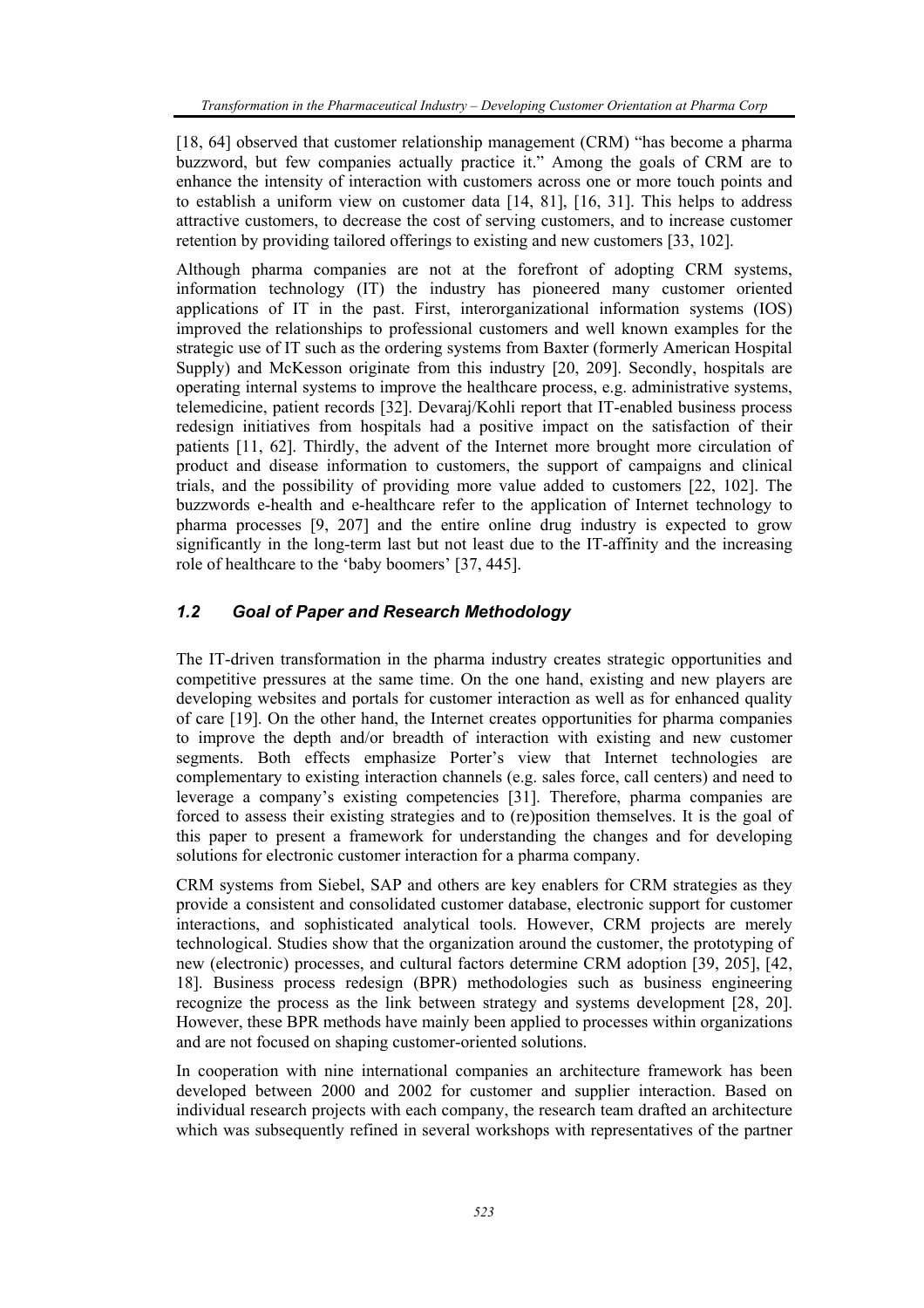companies.<sup>1</sup> In applying the architecture at Pharma Corp, one of the largest pharma companies worldwide, this research follows the tradition of action research where the researcher is directly involved in the project work [38, 20].

## **2. Transformation of Downstream Processes**

## *2.1 Challenges for Pharmaceutical Companies*

Currently, a variety of changes is taking place which influence a pharma company's downstream (or customer facing) relationships. Innovations in R&D and CRM are seen as the main areas of action for pharma companies [8]. While the former are an established research topic addressing product innovation, the latter is a young field in the pharma industry. Considering that over 110 million people are estimated to look for health-related online information each month in the US alone, the Internet has significant potential [44]. Among the major challenges for CRM are:

- *Demanding healthcare customers*. More competition increases the negotiation power of patients who demand more value at lower prices and more freedom of choice regarding healthcare providers [43, 9]. More active and informed patients increasingly influence the choice of drugs and reduce the physician's role as decision-maker. Pharma companies need to include the specific requirements of both patients and physicians in their strategies.
- *Restricted access to physicians*. The number of visits of the pharma sales reps to present products ('detailing') is set to decrease due to regulation in various European countries and the doctors' falling acceptance. At the same time, the number of sales reps in the 40 largest pharma companies has doubled while prescriptions have only grown by 15% [3, 256]. Pharma companies not only need more efficiency in their sales force, but also must exploit new interaction channels with this key customer segment.
- *Increasing cost pressure*. To contain health costs, governments are exerting increasing pressure on the prices of pharma companies. At the same time, parallel imports from low-cost countries and the growing competition from generic drug manufacturers are eroding margins. Many pharmaceutical companies have therefore decided to optimize their sales strategies by introducing key account management structures [30].
- *Declining regulation*. Council Directive 92/28/EEC of March 31, 1992, for example, prohibits the advertising of medical products for human use among end users in the European Union. The US removed these restrictions in 1997 and similar developments are now expected for Europe [5, 62]. Pharma companies need to include direct sales and marketing in their strategies since online pharmacies, procurement platforms or health portals may intermediate the pharma company's customer access [24].

l <sup>1</sup> For more information on this multilateral research design see  $[1, 11]$ .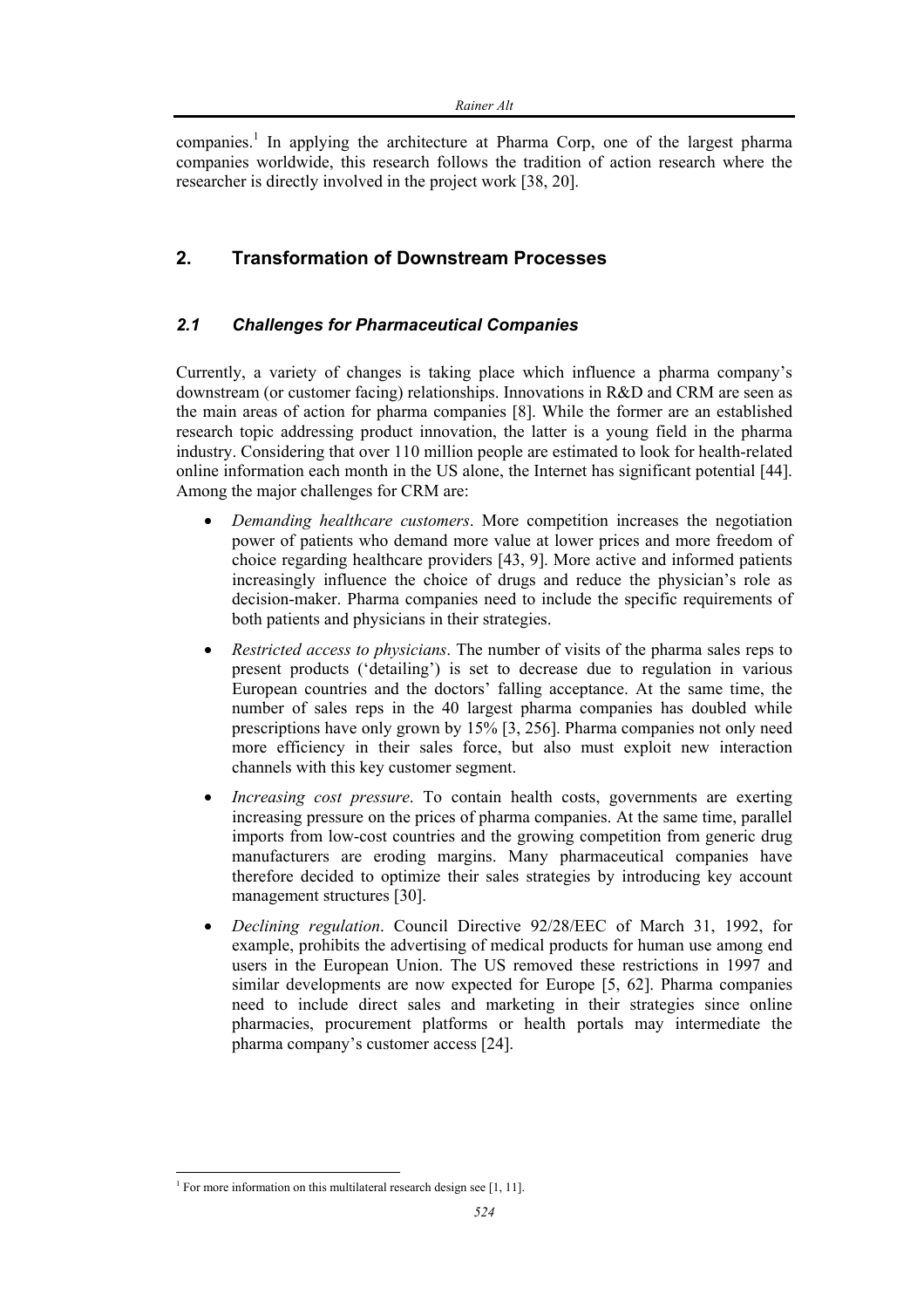## *2.2 Potentials of CRM*

Xu et al. define CRM as an "all-embracing approach, which seamlessly integrates sales, customer service, marketing, field support, and other functions that touch customers" [41, 442]. By systematically collecting and analyzing information on customer contacts CRM aims to maximize the lifetime customer value [40, 94]. In the pharma industry multichannel CRM approaches are suggested which integrate traditional sales force and Internet-based channels (eCRM) [15]. These will lead to improvements in three areas:

- Market or *customer segmentation* is the basis for differentiated customer service [25, 378] and recognizes that neither patients nor physicians are homogeneous in their requirements. For example, opinion leaders can be segmented in four different physician types [21, 165] and patients depending on their disease. Patients with chronical diseases are long-term patients who invest time in understanding their disease as well as possible medication alternatives. Patients with acute diseases are often only interested in standard information on combating symptoms to overcome their disease. CRM should also aim at expanding the needs of this segment, e.g. from short-term illness to long-term wellness [10, 8].
- Based on a fine-grained segmentation pharma companies are able to offer *value*  added services that go beyond the selling of drugs and 'blockbusters'<sup>2</sup>. These services support the specific customer segments in all stages of their life cycle. For example, chronical bronchitis patients could be provided in-depth information on cortisone and antibiotics as well as various drugs which are necessary during the course of their illness. Patients with acute diseases could be offered standard drug information to combat high temperatures, chest pains or coughing and general prevention advice.
- *Cross-/Up-selling* are one outcome of integrated customer knowledge across a pharma company's divisions, such as diagnostics and pharmaceuticals. For example, a physician who works with diabetes patients and uses a pharma company's equipment for blood analysis can also be offered drugs for preventing weight problems (cross-selling). The same applies within individual product lines to support sales of a higher-grade product (up-selling).

## *2.3 Limitations of Traditional Sales and Marketing*

The present sales organization in many pharma companies is oriented towards three customer segments: (1) physicians (2) hospitals, wholesalers and pharmacies, and (3) end customers, i.e. patients [22, 101]. While computer manufacturers such as Dell deal with the end customer direct, a pharma company's main customers are physicians, pharmacies, hospitals, and patients. For interaction with these customer groups, pharma companies use different systems today:

• Systems for Territory Management (TMS) or Sales Force Automation (SFA) have been in operation for some time and support the sales force in visiting physicians on a regular basis. A study conducted in Austria shows that good sales reps still determine customer satisfaction and lead to indirect economic success [34, 964].

l <sup>2</sup> Products with annual revenues of USD 500 million or more [10].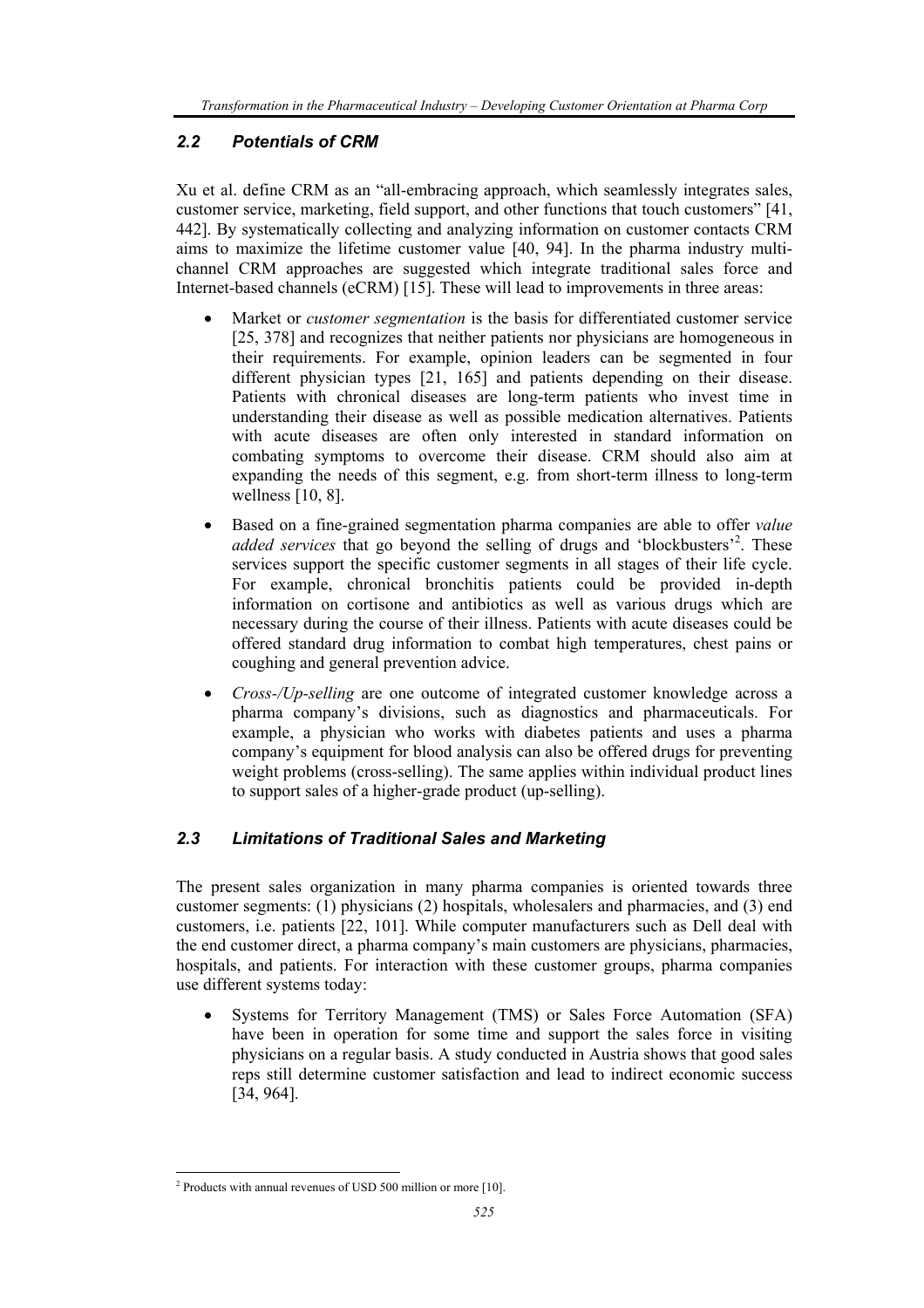- KAM is an enhanced form of TMS, where dedicated key account managers look after major customers such as hospitals, wholesalers, hospital buying syndicates and other decision-makers.
- Call centers and portal applications are emerging in certain countries for physicians as well as for patients. Examples are portals for specific diseases (e.g. oncology) or products (e.g. Aspirin). Patients are currently not addressed due to regulation and complex relationships between end customers and the pharma companies in Europe.

**Figure 1** shows the evolution of these systems at Pharma Corp. Customer information is neither systematically gathered and communicated between the local marketing divisions, nor are interactions with customers on portals or call centers coordinated with the existing KAM or TMS. This impedes to identify customer segments (e.g. chronically ill patients), to develop the required additional services, and to use the potentials of up-/cross-selling. Pharma Corp therefore decided to develop an integrated CRM architecture.



*Figure 1: Customer Segments and Channels in the Pharmaceutical Industry* 

## **3. Development of a Customer-oriented Architecture**

Architecture is an instrument for the systematic development of solutions in many areas such as civil and systems engineering. In the latter it describes the integration of different components to deliver one or more (technological) capabilities [36]. Although various ebusiness architecture frameworks have emerged (e.g.  $[12]$ ) these are mainly technologydriven. In the following a top-down approach is described that encompasses three levels: a business architecture which provides the frame for understanding the transformation of the sales channels within the industry, a process architecture which develops the main design elements for shaping customer-oriented services, and a systems architecture which structures the supporting applications.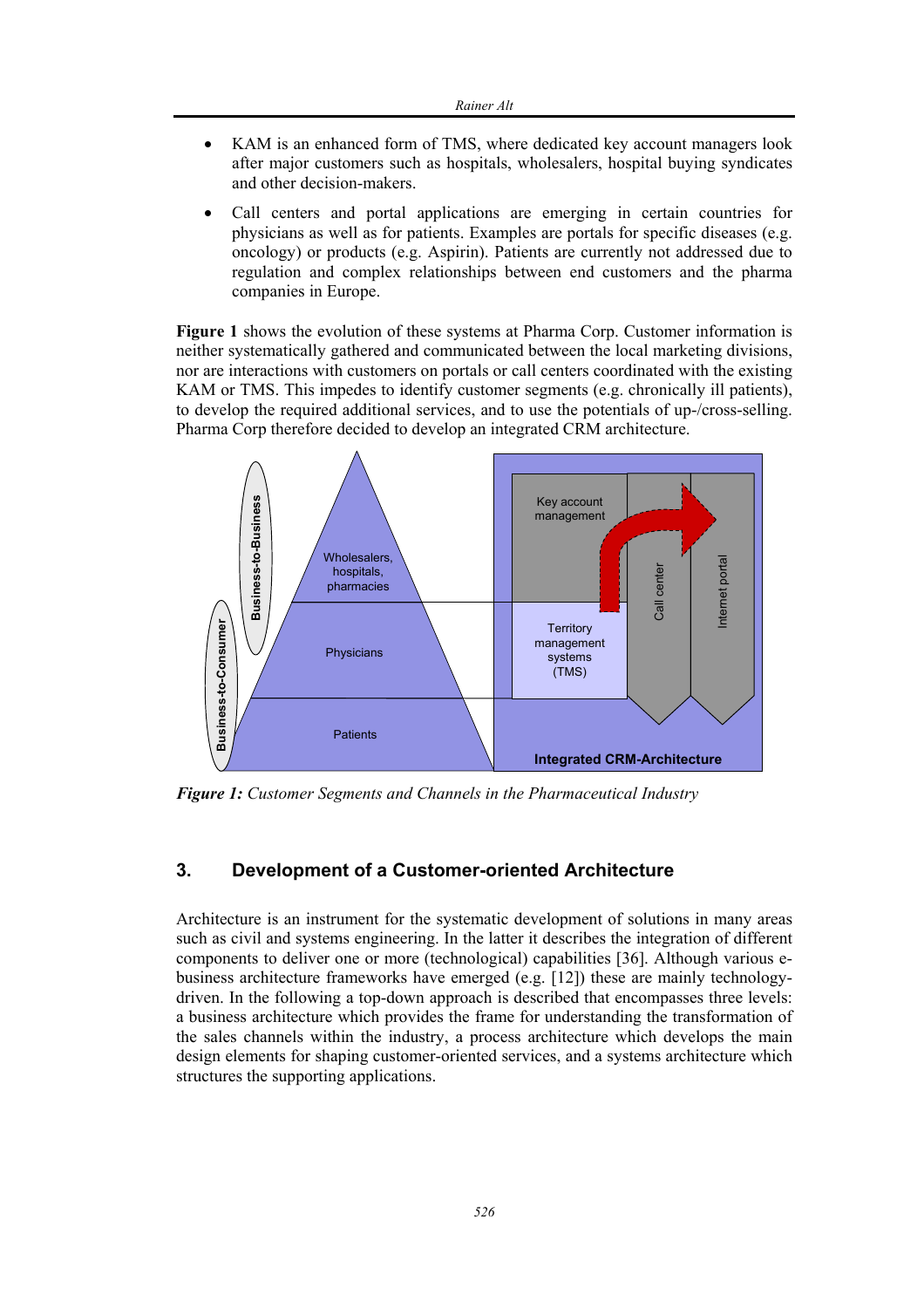#### *3.1 Strategy: Business Architecture*

#### *3.1.1 Analysis of Downstream Actors and Relationships*

On a strategic level customer orientation requires a sound understanding of the downstream business network which depicts all actors involved [33, 102]. **Figure 2** shows the existing business architecture with Pharma Corp's marketing, sales and service departments as well as the customer segments along the various interaction channels (business-to-business, business-to-doctor, business-to-consumer, and business-togovernment).<sup>3</sup> This structure represents the European market since the greatest changes were expected here.

- *Physicians* are the most important customers for pharma companies as they possess the authority and the know-how to decide on the prescribed products.<sup>4</sup> Nearly all academic physicians and a growing number of community physicians are regularly using the Internet [27, xii]. Pharma companies strive to reduce the current cost of EUR 1,000 per visit and to increase the length of each visit which today takes only approx. nine minutes [17].
- Although physicians make the product decision, *patients* are the final buyers of pharma products [16, 32]. They are more likely to prepare themselves for discussions with their doctors and have independently decided on their preferred drug [23, 494]. Pharma companies aim at providing information which may influence the choice of drugs.
- *Hospitals* are high-volume customers for medicines. For example, the hospitals in Switzerland purchased 20.7% of prescription medicines in 2000 [6]. Although product decisions are still influenced by physicians, hospitals increasingly employ professional procurement staff that exerts competitive pressures on pharma companies.
- *Wholesalers* are not regarded as customers but rather as a distribution channel. In Switzerland the three largest wholesalers (Galenica, Amedis and Voigt ) together command a 90% share of the market, while in most of Southern Europe the market is still less concentrated. Consolidation is expected to increase, for example, the three largest wholesalers already operate throughout Europe and aim at downstream integration of pharmacies and hospitals.
- P*harmacies* sell drugs to patients on a prescription basis. In 2001 pharmacies sold 55.6% of all prescription drugs in Switzerland [6]. Pharmacies buy their drugs from wholesalers and do not source direct from pharma companies.
- *Patient groups* are interest groups who offer information and support regarding specific illnesses. They influence politics and the pharma industry [7]. An interest group, for example, was effective in securing approval of Herceptin (a drug used against breast cancer) by promoting the drug to gain faster approval from the food and drug administration (FDA) [2, 7]. Pharma companies aim at addressing these patient groups with suitable services and information at the right moment in time.

 $\overline{a}$ 

<sup>&</sup>lt;sup>3</sup> Since the business-to-government area does not have a direct impact on sales activities it is not analyzed here.<br><sup>4</sup> In the US 85% of all healthcare docisions are aurrently controlled by physicians [12].

<sup>&</sup>lt;sup>4</sup> In the US 85% of all healthcare decisions are currently controlled by physicians [13].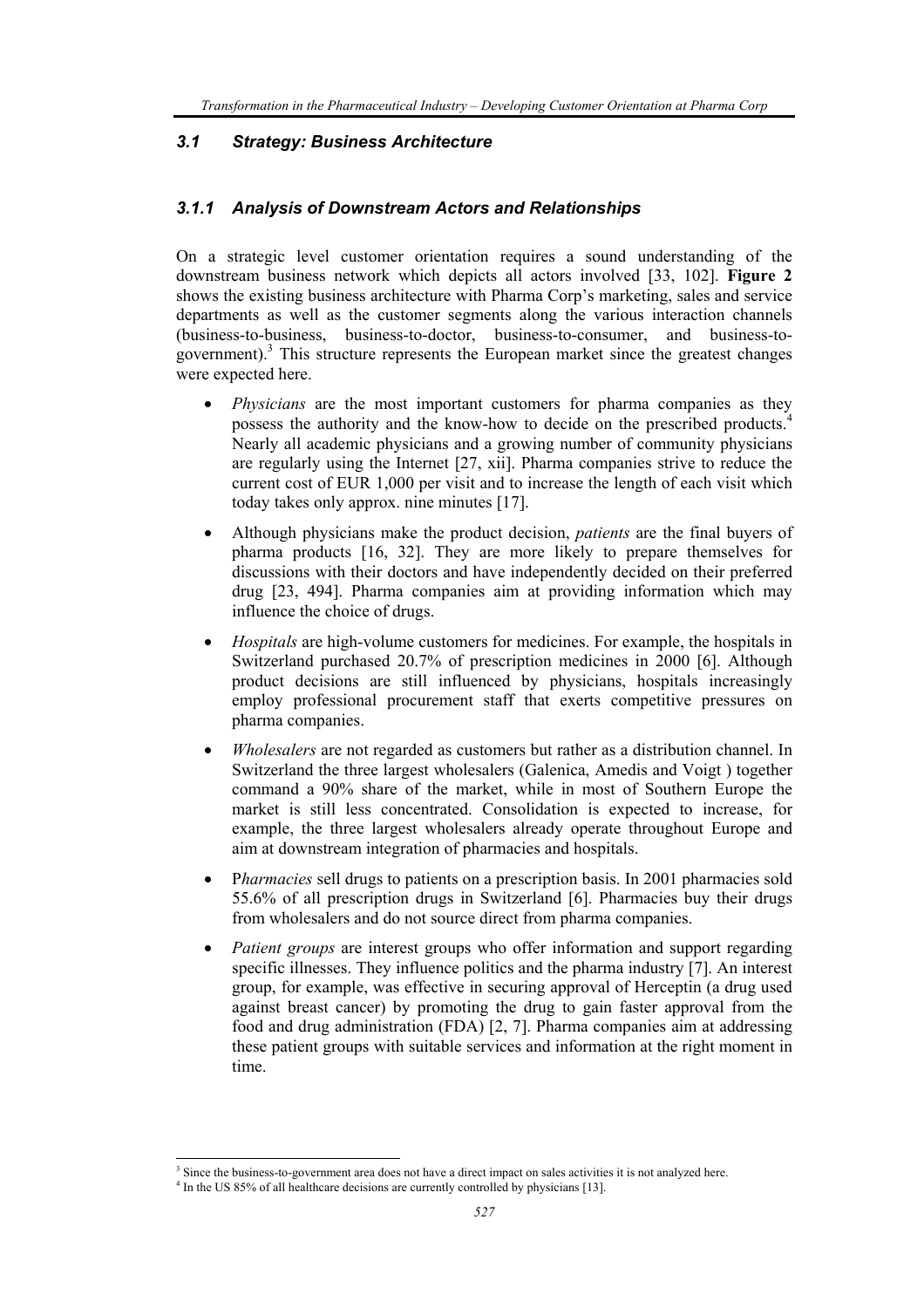

*Figure 2: Traditional Business Architecture in the Pharma Industry* 

## *3.1.2 Transformation of Business Architecture*

The Internet has spurred a variety of websites, portals and marketplaces which various players in the downstream pharma network have used. Portals are websites that personalize and integrate information on products and services from different vendors and applications. While portals bundle information to provide a maximum coverage of customer processes, marketplaces provide a transaction infrastructure among competing suppliers using market mechanisms (e.g. auctions). Pharma companies have established solutions to five customer segments (see 1 in **Figure 3**):

- *Patients* receive information and services concerning diseases or therapies. Among the examples are lillydirect.com for oncologists by Eli Lilly, raacademy.com for patients with rheumatoid arthritis or ibreathe.com for asthma patients by GlaxoSmithKline (see also [22, 102]).
- *Hospitals* are offered catalogs for electronic procurement with multiple pharma companies. To prevent hospitals from using order entry systems from various pharma companies in parallel, marketplaces such as GHX have been established in cooperation with competitors.<sup>5</sup>
- *Physicians* obtain information on drugs, treatments, current research as well as support in their operational processes and in training. Several companies have started online and interactive product presentations to supplement or substitute physical sales rep visits ('eDetailing') [3, 256], e.g. MyDoc Online from Aventis.
- *Pharmacies* and *wholesalers* receive only little information from pharma companies. The former are traditionally the wholesaler's customers and the latter have their own ordering systems in place.

*Wholesaler* portals (see area 2 in **Figure 3**) support electronic ordering and the purchase of drugs between multiple pharma companies and pharmacies. Often they build upon a wholesaler's established electronic ordering system.

l <sup>5</sup> Founders of GHX are Johnson & Johnson, GE Medical Systems, Baxter, Abbott Laboratories, and Medtronic.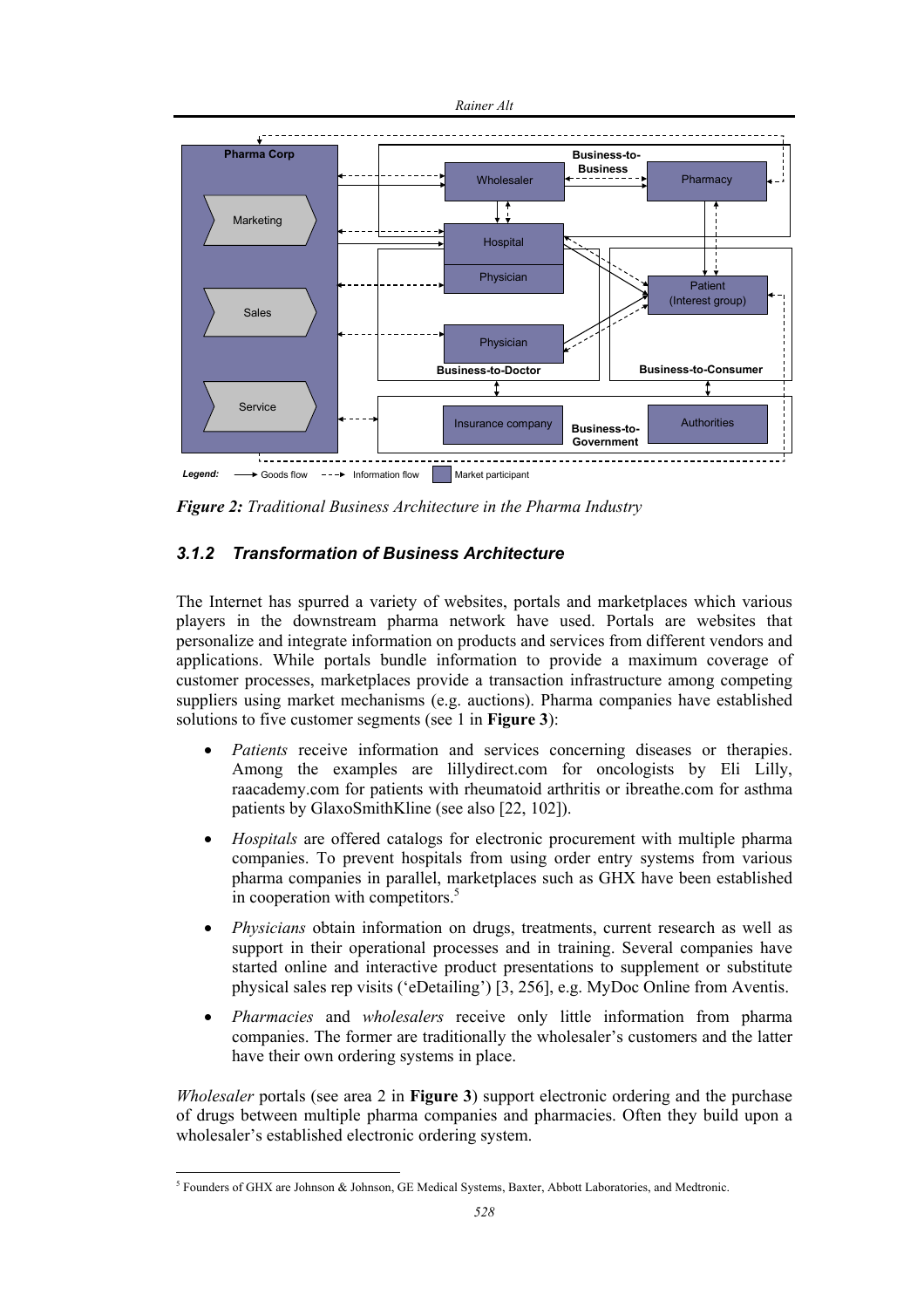*Pharmacy* portals emerged in two directions (see 3 in **Figure 3**). First, pharmacies establish websites that include electronic chats with the pharmacist or ordering services which enable patients to enter the required drug, fax the prescription and collect the product in the physical store. Second, virtual pharmacies in the US and the UK offer electronic catalogs, order entry and prescription handling. Among the remaining examples are drugstore.com or cvs.com.<sup>6</sup>

Among the *hospitals* the medical schools are offering a wealth of medical information on their websites. An analysis of the top fifty-one medical schools in the US showed that especially the higher ranked schools had broad and deep information on diseases and therapies etc. [44].

New information providers (see 4 in **Figure 3**) include telemedical services for exchanging multimedia data (e.g. reports, x-rays, insurance number, etc.) between physicians and patients [26]. Other portals provide in-depth knowledge on drugs and healthcare (e.g. drkoop.com, webmd.com) or offer e-detailing services (e.g. iPhysicianNet). To ensure the quality of medical information the Health on the Net Foundation Code of Conduct (HONcode) was defined (see http://www.hon.ch).



*Figure 3: Future Business Architecture in the Pharma Industry* 

 $\overline{a}$ 

When Pharma Corp evaluated the changes in their business architecture in 2001 they decided to provide state-of-the-art regarding their websites (e.g. uniform layout worldwide, consistent product information), to maintain parity in the area of online pharmacies and downstream marketplaces (i.e. act upon strategic necessity), and to develop competitive advantages by establishing portals for specific customer segments. In a number of workshops with Pharma Corp's country organizations, the existing and expected importance of the customer segments was evaluated. As **Figure 4** suggests, patients and wholesalers should receive more attention in the future. However, physicians still remain the most important segment for pharma companies.

<sup>&</sup>lt;sup>6</sup> For an overview on existing verified internet pharmacy practice sites (VIPPS) in the US see the National Association of Boards of Pharmacy (http://www.nabp.net/vipps/consumer/listall.asp).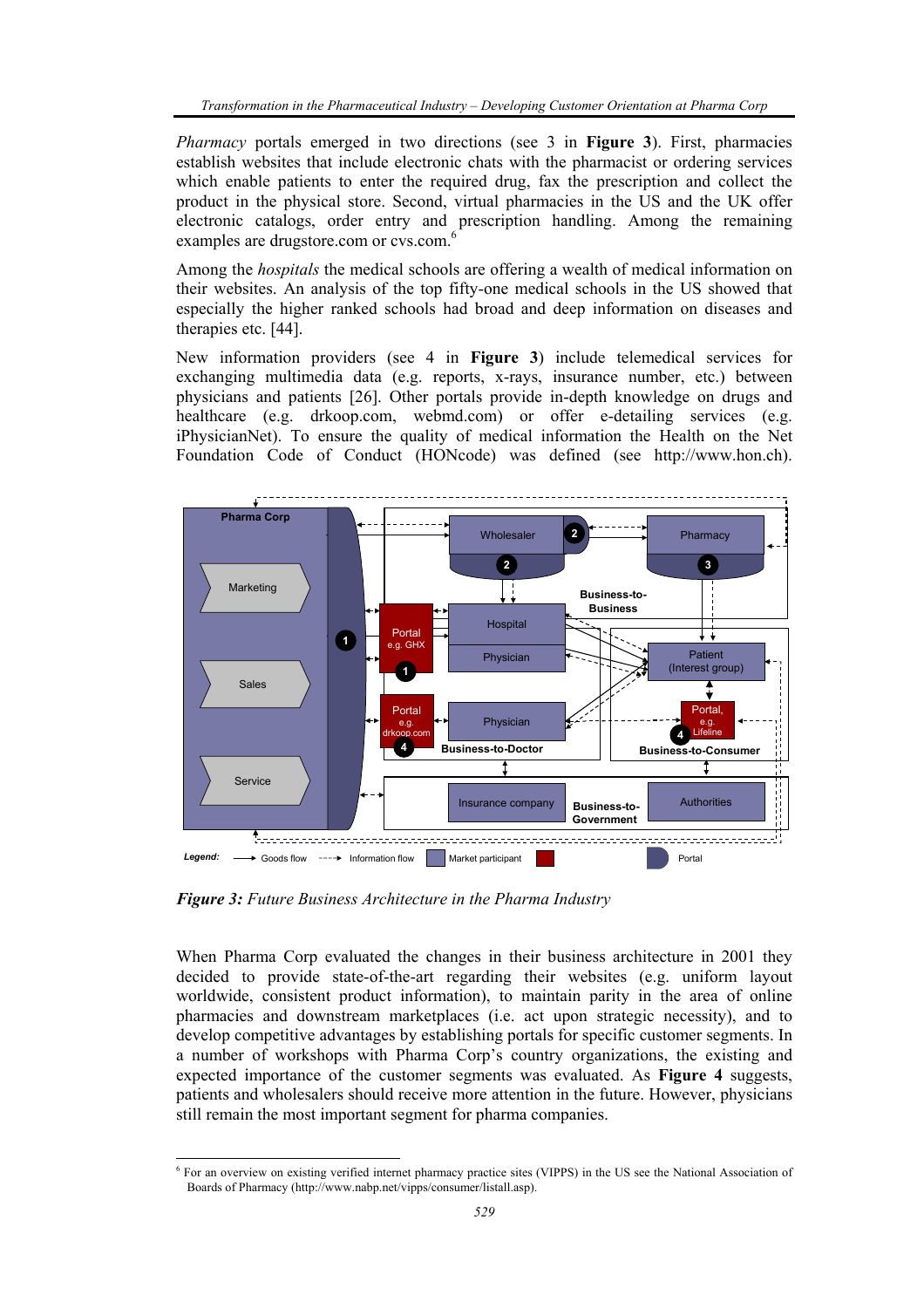

*1 = Most important, 5 = Least important*

*Figure 4: Importance of Customer segments at Pharma Corp* 

## *3.2 Process Architecture*

## *3.2.1 Customer Processes Analysis*

On the process level Pharma Corp analyzed each customer segment to identify required and valued services to be included in a portal. The customer process encompasses all tasks which customers go through in order to satisfy their needs [29, 48]. Internal workshops and customer surveys in six European countries with an average of ten sales and marketing representatives were conducted. Three hospitals, two buying syndicates and two wholesalers took part in the external survey. From this analysis the customer processes as well as possible portal services were derived (see **Figure 5**):

- The customer process of *patients* evolves around the prevention and treatment of an illness. The sub-processes may differ in length and show that healthy persons can also be customers of pharma companies ('prevent').
- The *physician's* process focuses on patient treatment, i.e. providing advice and prescribing drugs. Included are knowledge management, i.e. systematic archiving of information from medical journals or newsletters, professional development, i.e. continuous medical education (CME) with online seminars etc. [4, 96], patient data management, i.e. the storage of patient data and their medical histories, and back-office, i.e. all administrative activities.
- *Hospital* pharmacies have an emphasis on warehouse management. The pharmacy manager's process starts with observing medical developments and searching information on sales figures, approval requirements and side effects of drugs. After checking inventory and comparing terms of delivery, the hospital pharmacist initiates a purchase order, the goods and the invoice are checked upon receipt, and the goods are assigned to the warehouse.
- Compared to hospital pharmacies, 'independent' *pharmacies* are more sales- than logistics-driven. Dispensing drugs and advising customers is important here. Necessary support processes are prescription handling and ordering.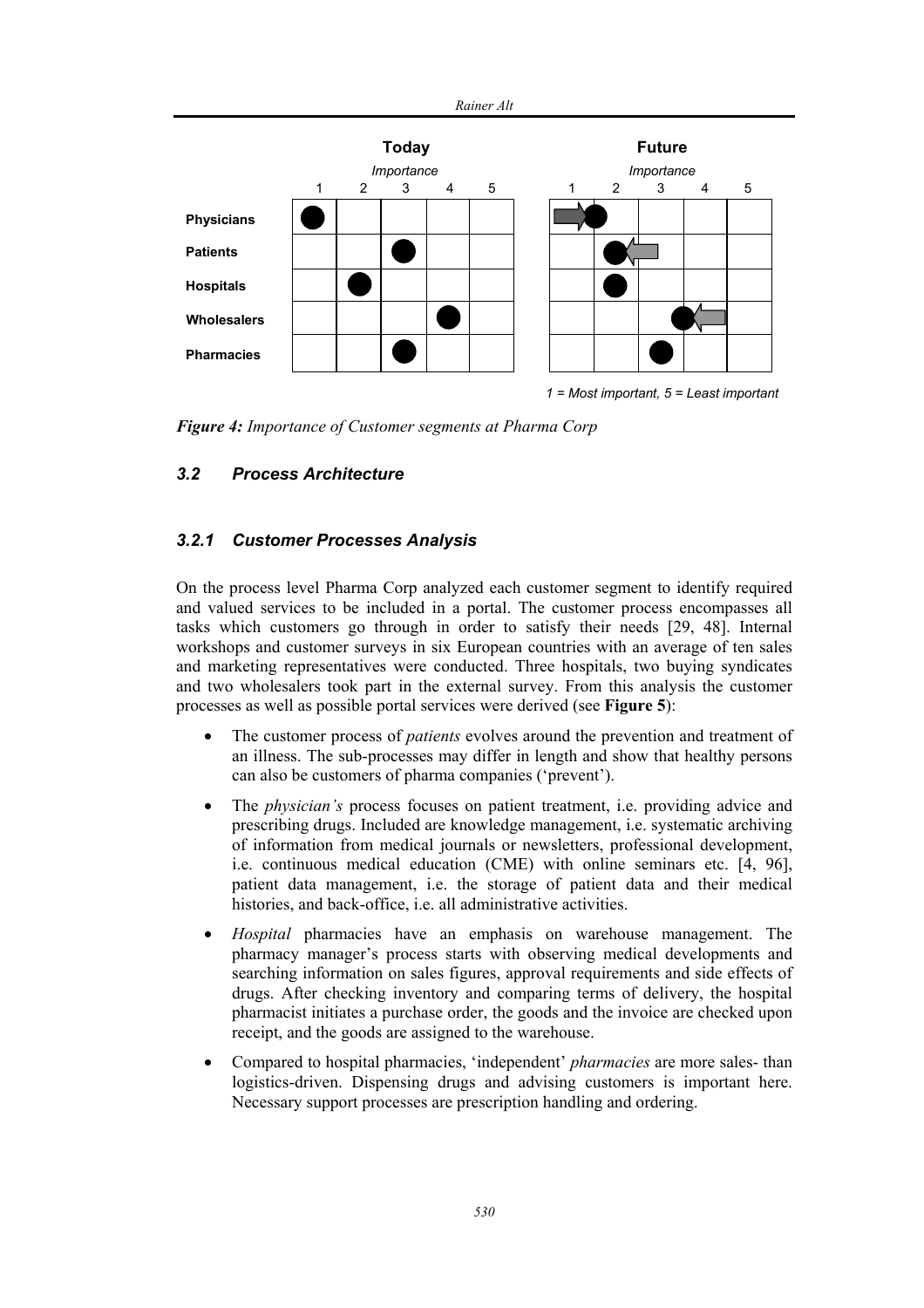

*Figure 5: Customer Processes with Portal Services at Pharma Corp* 

The *wholesaler's* process resembles the hospital's customer process. Purchasing managers search for product information, new products on the market and data on drugs such as the size of shipping units, the number of tablets or capsules per pack. Terms such as payment and delivery dates are agreed with the pharma companies depending on local reference prices.7

#### *3.2.2 Portal Process Architecture*

 $\overline{a}$ 

In a second step Pharma Corp developed the process architecture and analyzed how the portal services were linked to the main CRM processes marketing, sales and service (see **Figure 6**).

• *Marketing* mainly provides services for pre-transaction activities. Pharma Corp's marketing is organized according to the therapeutic fields in which the company is active. Although a distinction is made between the customer segments

<sup>&</sup>lt;sup>7</sup> In Germany, for example, a directive on the price of medicines regulates the price range between pharma companies and wholesalers. Only discounts, terms of delivery and payment dates are freely negotiable.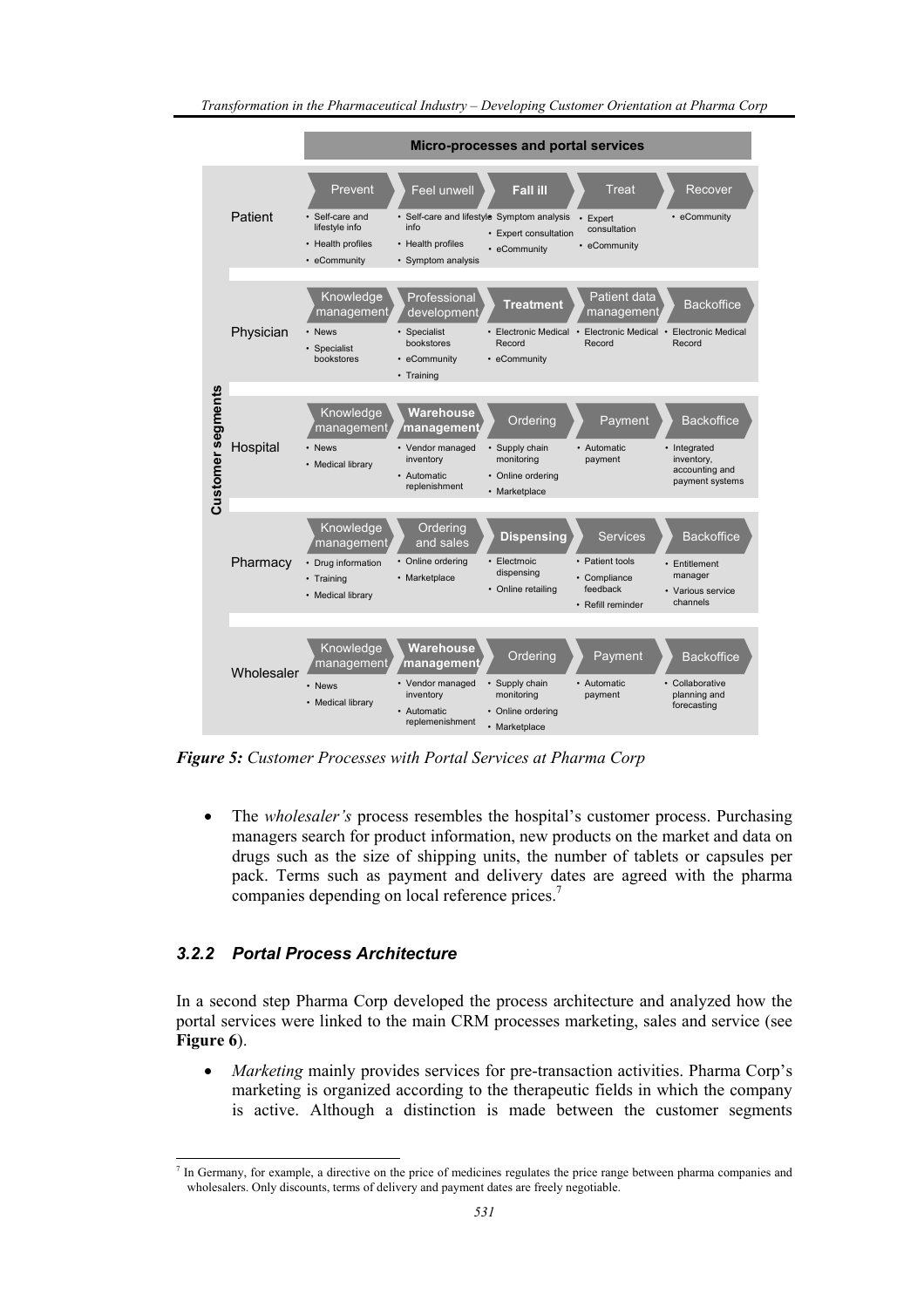'hospitals' and 'physicians' at the top level, all activities one level further down are directed at specific products. For a systematic evaluation of customer contacts, an active communication to customers, and personalized marketing campaigns, marketing defined all customer information to be collected by the sales force.

- *Sales* is also organized according to hospitals and physicians, and product lines at the next level. To avoid that different sales reps visit the same customers, Pharma Corp has appointed key account managers who are not responsible for the success of an individual product but for success of certain customers. CRM supports them with information across product lines.
- Call centers are a major element in Pharma Corp's *service* area. A single telephone number (contact point) has been established for questions regarding products. Calls are automatically routed to the person or department concerned, depending on the call and the type of support required. CRM supports call center staff with detailed, up-to-date customer information.



*Figure 6: Portal Process Architecture for Customer Segment 'Patients'* 

The portal architecture in **Figure 6** also includes the services of external providers. These electronic services offer specific highly standardized tasks which are charged on a time or usage basis. They enable a pharma company to focus on critical areas and have emerged for specific tasks in business processes, for horizontal tasks that may be applied in various business processes (content  $\&$  transaction services), for the consolidation, the unique retrieval, and the automatic routing of information (integration services), as well as for network operation (IT operation services) [29, 34]. **Figure 7** shows examples which were considered important for supporting the customer segments 'patient' and 'physician'.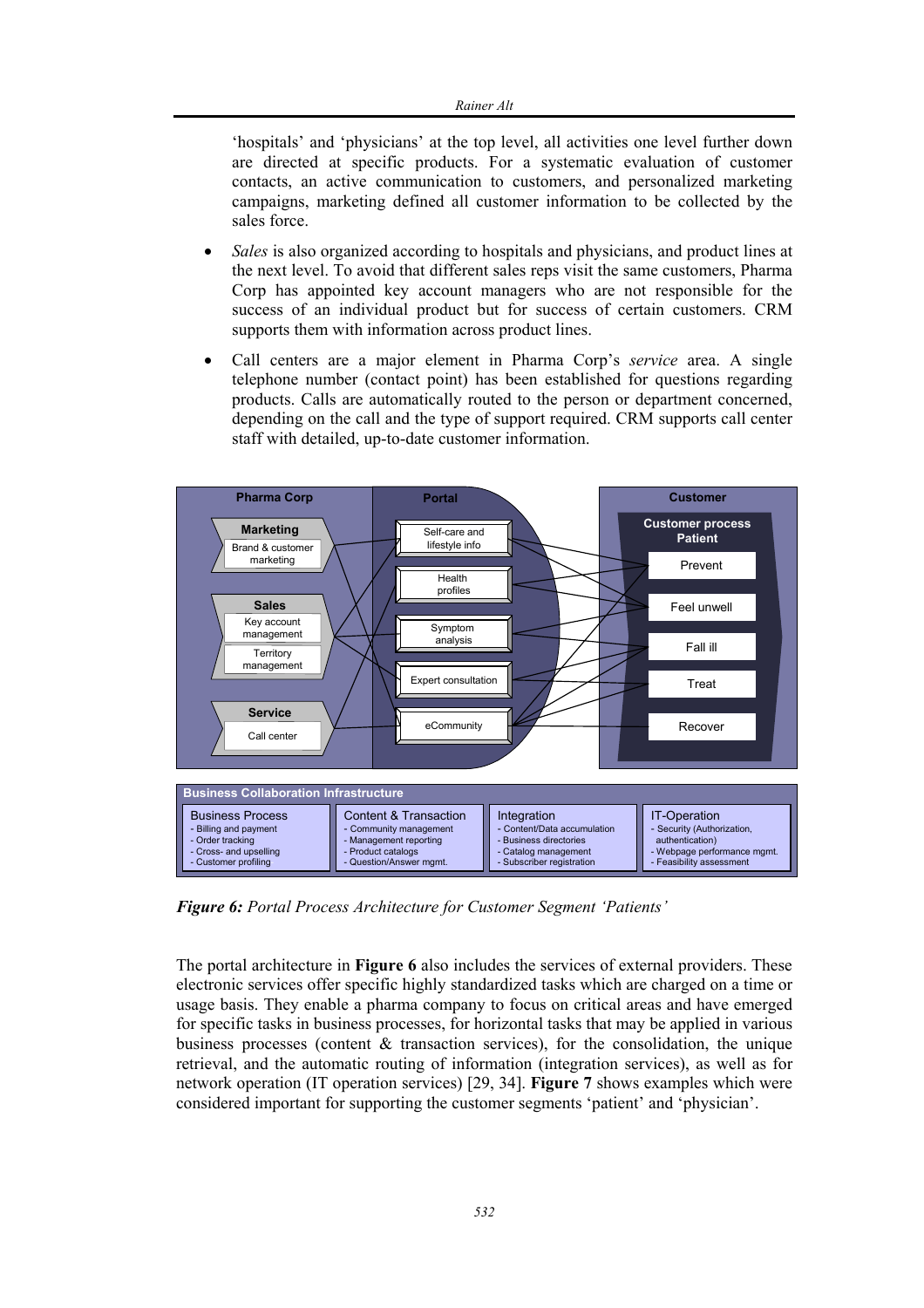|                                                        | <b>Customer process 'Patient'</b> |             |           |           |           | <b>Customer process 'Physician'</b> |                                           |           |                            |             |
|--------------------------------------------------------|-----------------------------------|-------------|-----------|-----------|-----------|-------------------------------------|-------------------------------------------|-----------|----------------------------|-------------|
| <b>Electronic services</b><br>with examples            | Prevent                           | Feel unwell | Fall ill  | Treat     | Recover   | Knowledge                           | development<br>management<br>Professional | Treatment | management<br>Patient data | Back-office |
| <b>Business process services</b>                       |                                   |             |           |           |           |                                     |                                           |           |                            |             |
| Online prescriptions,                                  |                                   |             |           |           |           |                                     |                                           |           |                            |             |
| www.rxhub.net                                          |                                   |             |           | $\bullet$ |           |                                     |                                           | $\bullet$ |                            |             |
| Appointment service                                    |                                   |             |           |           |           |                                     |                                           |           |                            |             |
| www.healinx.com                                        |                                   |             | 8         |           | 8         |                                     |                                           |           |                            |             |
| Immediate medical assistance                           | $\bullet$                         |             |           |           |           |                                     |                                           |           |                            |             |
| www.getwellness.ch                                     |                                   |             |           | $\bullet$ | $\bullet$ |                                     |                                           |           |                            |             |
| Online visit to the doctor's                           |                                   |             | $\bullet$ | $\bullet$ |           |                                     |                                           | $\bullet$ |                            |             |
| www.healinx.com                                        |                                   |             |           |           |           |                                     |                                           |           |                            |             |
| Professional training (x-rays)                         |                                   |             |           |           |           |                                     |                                           |           |                            |             |
| www.yxlon.com                                          |                                   |             |           |           |           |                                     |                                           |           |                            |             |
| Online hospital registration                           |                                   |             |           |           |           |                                     |                                           |           |                            |             |
| optimizer.sanalink.com                                 |                                   |             |           |           |           |                                     |                                           |           |                            |             |
| Continuous medical education                           |                                   |             |           |           |           |                                     |                                           |           |                            |             |
| www.medscape.com                                       |                                   |             |           |           |           |                                     |                                           |           |                            |             |
| Content & transaction services                         |                                   |             |           |           |           |                                     |                                           |           |                            |             |
| Health information                                     | $\bullet$                         |             |           |           |           |                                     |                                           |           |                            |             |
| www.pharmavista.net                                    |                                   |             |           |           |           |                                     |                                           |           |                            |             |
| Discussion forums                                      | $\bullet$                         |             |           |           |           |                                     |                                           |           |                            |             |
| www.getwellness.ch                                     |                                   |             |           |           |           |                                     |                                           |           |                            |             |
| Patient dossier exchange                               |                                   |             |           |           |           |                                     |                                           |           |                            |             |
| optimizer.sanalink.com                                 |                                   |             |           |           |           |                                     |                                           |           |                            |             |
| Personal health data record                            | $\bullet$                         |             |           | $\bullet$ |           |                                     |                                           |           |                            |             |
| www.webmd.com                                          |                                   |             |           |           |           |                                     |                                           |           |                            |             |
| Self-care tips                                         | $\bullet$                         |             |           |           |           |                                     |                                           |           |                            |             |
| www.webmd.com                                          |                                   |             |           |           |           |                                     |                                           |           |                            |             |
| Journal service                                        | $\bullet$                         |             |           |           |           | 8                                   | $\bullet$                                 |           |                            |             |
| www.medscape.com                                       |                                   |             |           |           |           |                                     |                                           |           |                            |             |
| Communities                                            | $\bullet$                         |             |           |           |           |                                     |                                           | $\bullet$ |                            |             |
| www.netdoktor.de                                       |                                   |             |           |           |           |                                     |                                           |           |                            |             |
| Drug catalog and warnings                              |                                   |             |           |           |           |                                     |                                           |           |                            |             |
| www.drugstore.com                                      |                                   |             |           |           |           |                                     |                                           |           |                            |             |
| Drug check                                             |                                   |             |           |           |           |                                     |                                           |           |                            |             |
| www.gesundheitscout24.de                               |                                   |             |           |           |           |                                     |                                           |           |                            |             |
| <b>Integration services</b>                            |                                   |             |           |           |           |                                     |                                           |           |                            |             |
| Dictionaries of illnesses                              | $\bullet$                         |             |           |           |           |                                     |                                           | ٠         |                            |             |
| www.medterms.com                                       |                                   |             |           |           |           |                                     |                                           |           |                            |             |
| Dictionary of drugs<br>www.medicineonline.com          | $\bullet$                         | $\bullet$   |           | $\bullet$ |           |                                     | $\bullet$                                 |           |                            |             |
|                                                        |                                   |             |           |           |           |                                     |                                           |           |                            |             |
| Physician and therapist search<br>www.ama-assn.org/aps |                                   | $\bullet$   |           |           |           |                                     |                                           |           |                            |             |
| Directories                                            |                                   |             |           |           |           |                                     |                                           |           |                            |             |
| www.medizin.ch                                         |                                   | ٠           | $\bullet$ | $\bullet$ |           |                                     |                                           | ٠         |                            | $\bullet$   |

*Figure 7: Electronic Services for Patient and Physician Portals* 

These electronic services may also be pre-configured into a business collaboration infrastructure offered by a third party provider such as global healthcare exchange (GHX). At this moment, Pharma Corp is planning to integrate selected services bilaterally. The criteria which have been used were strategic relevance (task is not core to Pharma Corp's business), cost (cost of service is below internal cost), and market power (established player in the market / standard solution).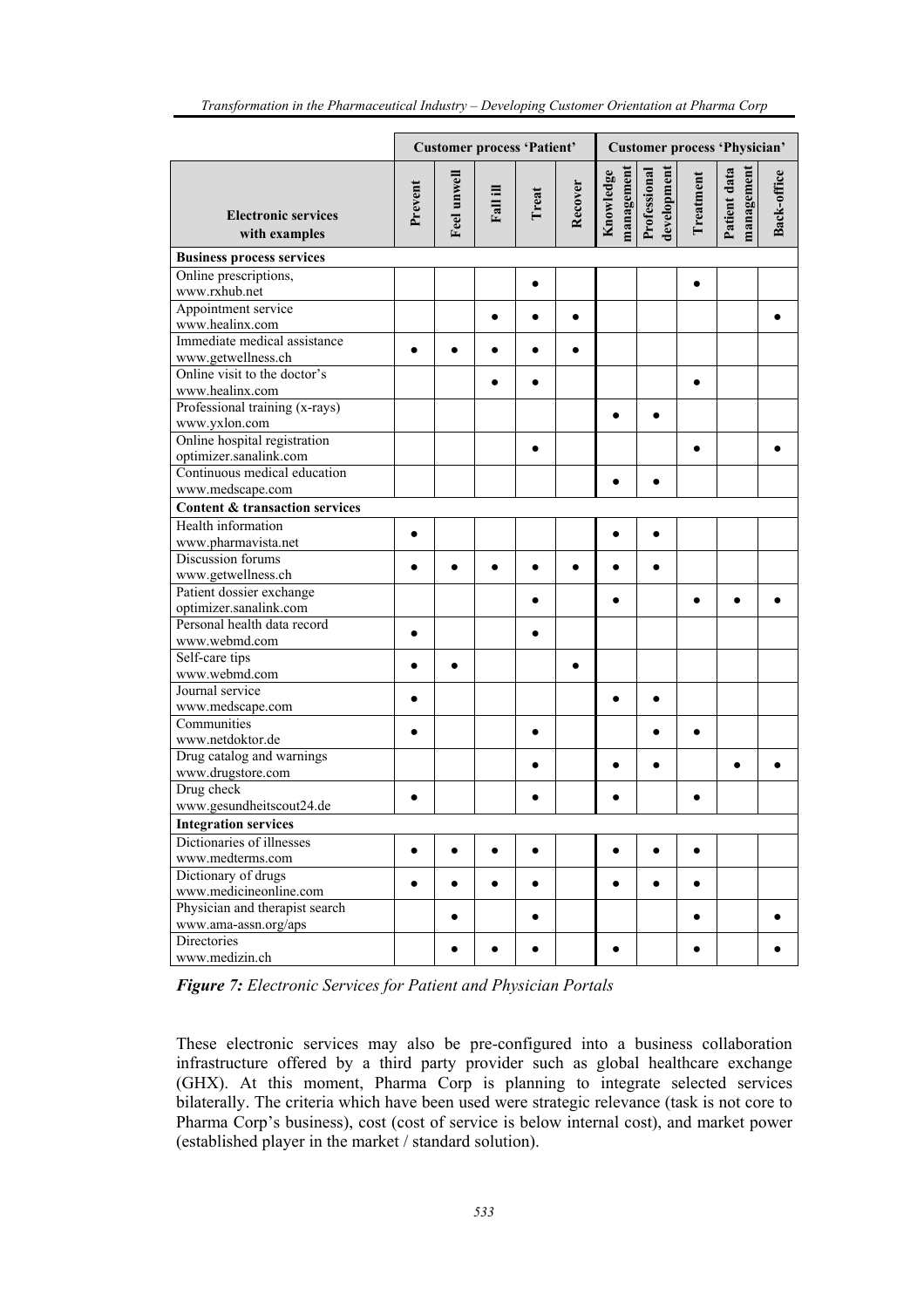## *3.2.3 System Architecture*

The system architecture implements the process architecture regarding (1) the applications which provide the functionality for the process portals and the CRM processes, regarding (2) the integration solution which provides semantic and syntactical compatibility for homogenized customer data, and regarding (3) the technical infrastructure for the secure technical connectivity. Since the infrastructure architecture uses standard Internet technology it is not elaborated here.

As a global company with strong local country divisions Pharma Corp decided to develop a decentralized system architecture. To avoid incompatible customer data and the implementation of multiple different systems, corporate guidelines determine the each country's configuration:

- The application architecture which reflects the functional requirements in the processes marketing (analytical and mailing functionalities), sales (functionalities for planning and reporting of visits, expense, sample and congress management), and service (functionalities for call centers, e.g. automatic call recognition). The ERP application is used for product management, ordering, and sales; the CRM application for call center, sales force, and marketing purposes.
- The customer information platform (CIP) is a key element of the integration architecture. CIP defines a customer data model and methods to integrate local and corporate customer data. Both CRM and ERP supply and use data from the CIP which consists of a data warehouse and master data management solution (MDM). The data warehouse integrates data from various heterogeneous systems and consolidates data for reporting purposes. MDM harmonizes the different field names and customer ID numbers into a corporate standard.
- The choice of system vendors which was limited to SAP in the ERP area and Siebel or Update.com in the CRM area. While large countries use Siebel, smaller countries use Update's Marketing Manager. Other CRM systems will be replaced. Standard configurations have also been developed for portals where a solution from BEA/ATG has been selected.



Legend: WHM: Warehouse Management, MES: Manufacturing Execution System, LIMS: Laboratory Information Management<br>System, KAM: Key Account Management, TMS: Territory Management System, MIS: Management Information System, ERP System, KAM: Key Account Management, TMS: Territory Management System, MIS: Management Information System, ERP:<br>Enterprise Resource Planning, XML: Extended Markup Language

*Figure 8: System Architecture at Pharma Corp*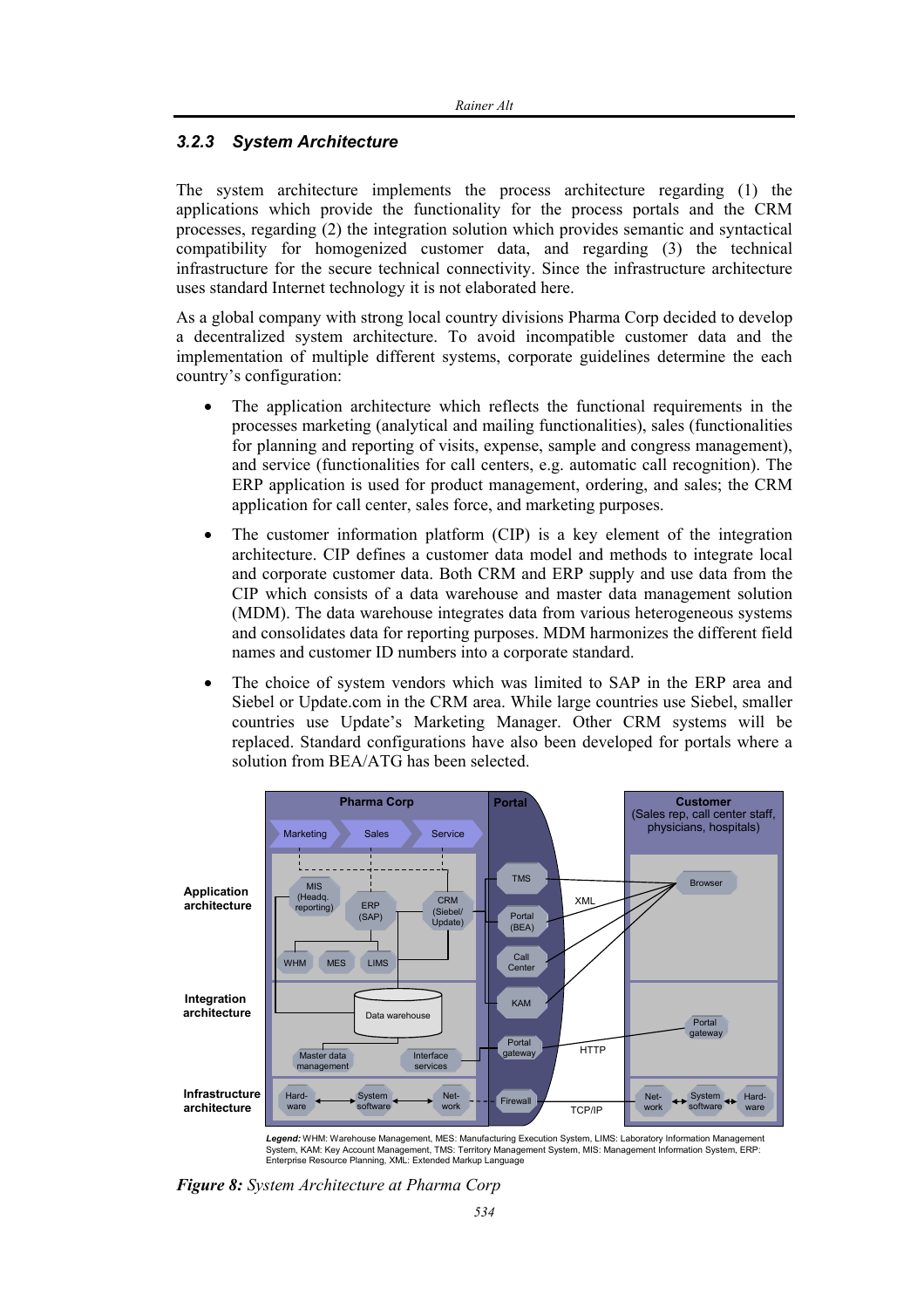#### **4. Summary and Outlook**

Deregulation, cost pressures, and new Internet channels are forcing pharma companies to adopt customer-oriented strategies and to reflect the sustainability of their existing strategies. CRM systems and customer process portals are becoming strategic necessities that determine customer retention as well as the operational efficiency of sales and marketing processes. Pharma companies face transformations on three levels. The business architecture supports the positioning regarding the target customer segments and electronic intermediaries. The process architecture identifies customer processes for each segment and derives portal services which can also be sourced from external service providers. Finally, the system architecture reflects the organizational culture and enables interoperability across heterogeneous applications. Pharma Corp estimates that the CRM architecture leads to benefits in two areas.

- *CRM benefits*. Since the implications of CRM on additional revenues are difficult to quantify, Pharma Corp focused on the efficiency of sales and marketing processes. For example, one branch office calculated an estimated increase in the sales force headcount from 530 to 940 until 2005 due to the amount of new products. CRM is expected to save approx. 190 of these additional sales reps since only A and B customers will be visited regularly in future, while C and D customers will be referred to the portals for product detailing. Besides manpower cost such as expenses, samples, advertising material and tied-up assets (e.g. laptops) are reduced. In another branch a more targeted communication with customers reduced the sales rep workload for a single product line by approx. 25,000 visits (to physicians who never prescribe) per year (plus the associated costs for advertising material, samples and expenses).
- *Architecture benefits*. Among the typical benefits of architectures are reduced redundancies which lead to reusable and interoperable solutions. For example, pre-configured portals for physicians can be implemented in multiple country organizations while development and maintenance skills are centralized in a dedicated organization unit, the portal factory. Pharma Corp has accelerated the portal development from previously 9-12 months to 2-3 months. Similar synergies are expected for the implementation of the CRM standard solutions Siebel and Update. Pharma Corp also expects that the architecture proves helpful in evaluating, positioning, and integrating new technologies (e.g. mobile technologies) at an early stage.

From a research perspective the presented architecture framework is only a first step towards a systematic methodology for (re)engineering downstream relationships. This includes techniques for developing result documents at each level of the architecture. Further research is also necessary regarding the metrics for assessing the results of the transformation which link the architecture to the business goals such as customer orientation.

#### *Acknowledgements*

The author acknowledges and appreciates the work and the input of Thomas Puschmann, Thomas Huber, and Roger Heutschi who were also involved in this project. This research is part of the Competence Center for Business Networking (CC BN), a multilateral research project within the research program Business Engineering HSG at the Institute of Information Management, University of St. Gallen, Switzerland.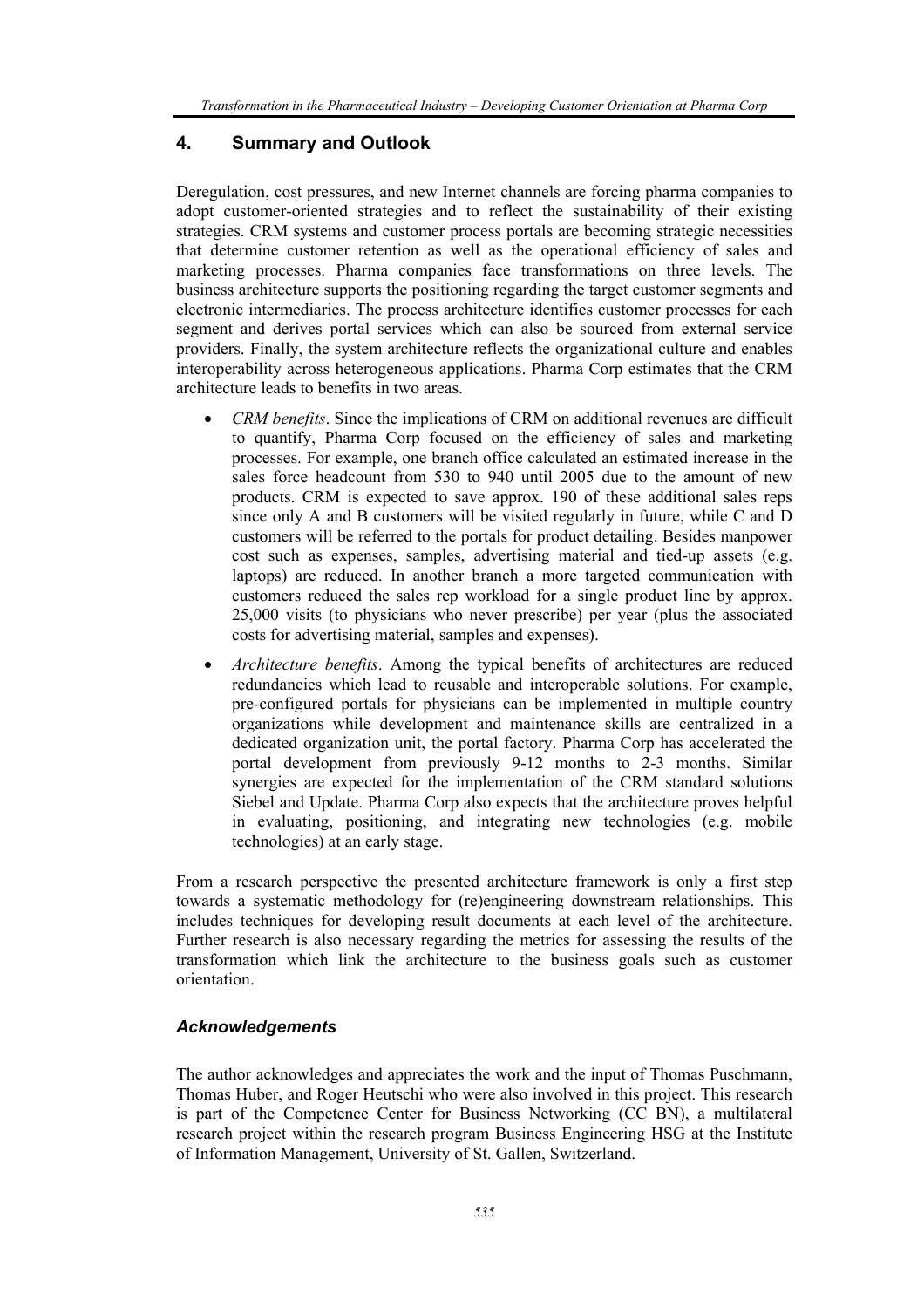#### **References**

- [1] Alt, R., Fleisch, E., Österle, H., Introduction Chances and Challenges in Business Networking, in: Österle, H., Fleisch, E., Alt, R., Business Networking: Shaping Collaboration Between Companies, Springer, Berlin etc., 2001, pp. 1-13
- [2] Anonymous, Pharma 2005: Marketing to the Individual, Pricewaterhouse Coopers, 1999
- [3] Bates, A., Bailey, E., Rajyaguru, I., Navigating the e-Detailing Maze, in: International Journal of Medical Marketing, 2 (2002) 3, pp. 255-262
- [4] Bleicher, P., Van Cleave, D., Beghiat, G., Ball, M., Pharma Physician E-Hubs: Online Communites Build Doctors' Loyalty, in: Pharmaceutical Executive, 20 (2000) 10, pp. 86-96
- [5] Breitstein, J., DTC in Europe?, in: Pharmaceutical Executive, 22 (2002) 1, pp. 62-63
- [6] Burckhardt, J., Engler, C., Salinas, L., Pharma-Markt Schweiz, Pharma Information, Basel, 2001
- [7] Buttle, F., Boldrini, J., Customer Relationship Management in the Pharmaceutical Industry: The Role of the Patient Advocacy Group, in: International Journal of Medical Marketing, 1 (2001) 3, pp. 203-214
- [8] Challener, C., Customer Relationship Management and R&D Are Key for Pharma Applications, in: Chemical Market Reporter, 258 (2000) 17, p. 19
- [9] Coile, R.C.J., E-Health: Reinventing Healthcare in the Information Age, in: Journal of Healthcare Management, 45 (2000) 3, pp. 206-210
- [10] David, C., Marketing to the Consumer: Perspectives From the Pharmaceutical Industry, in: Marketing Health Services, 21 (2001) 1, pp. 4-11
- [11] Devaraj, S., Kohli, R., Information Technology Payoff in the Health-Care Industry: A Longitudinal Study, in: Journal of Management Information Systems, 16 (2000) 4, pp. 41-67
- [12] Fingar, P., Kumar, H., Sharma, T., Enterprise E-Commerce: The Software Component Breakthrough for Business-to-Business Commerce, Meghan-Kiffer Press, Tampa (FL), 2000
- [13] Fotsch, E., The Truth About E-Health, in: Pharmaceutical Executive, 22 (2002) 5, pp. 112-116
- [14] Goodhue, D.L., Wixom, B.H., Watson, H.J., Realizing Business Benefits Through CRM: Hitting the Right Target in the Right Way, in: MIS Quarterly Executive, 1 (2002) 2, pp. 79-94
- [15] Hagemeier, D., The Case for Multichannel Pharmaceutical CRM, Gartner, 2002
- [16] Johnson, G., Kuman, A., Ramaprasad, A., Technology-Based Marketing in the Healthcare Industry: Implications for Relationships Between Players in the Industry, in: Eder, L.B. (Ed.), Managing Healthcare Information Systems with Web-Enabled Technologies, Idea Group Publishing, Hershey/London, 2000, pp. 30-44
- [17] Junger, D., e-detailing: The Future of the Primary Care Salesforce?, InPharm.com, http://www.inpharm.com/netfocus/news/viewpoints/view\_035.html, 20.04.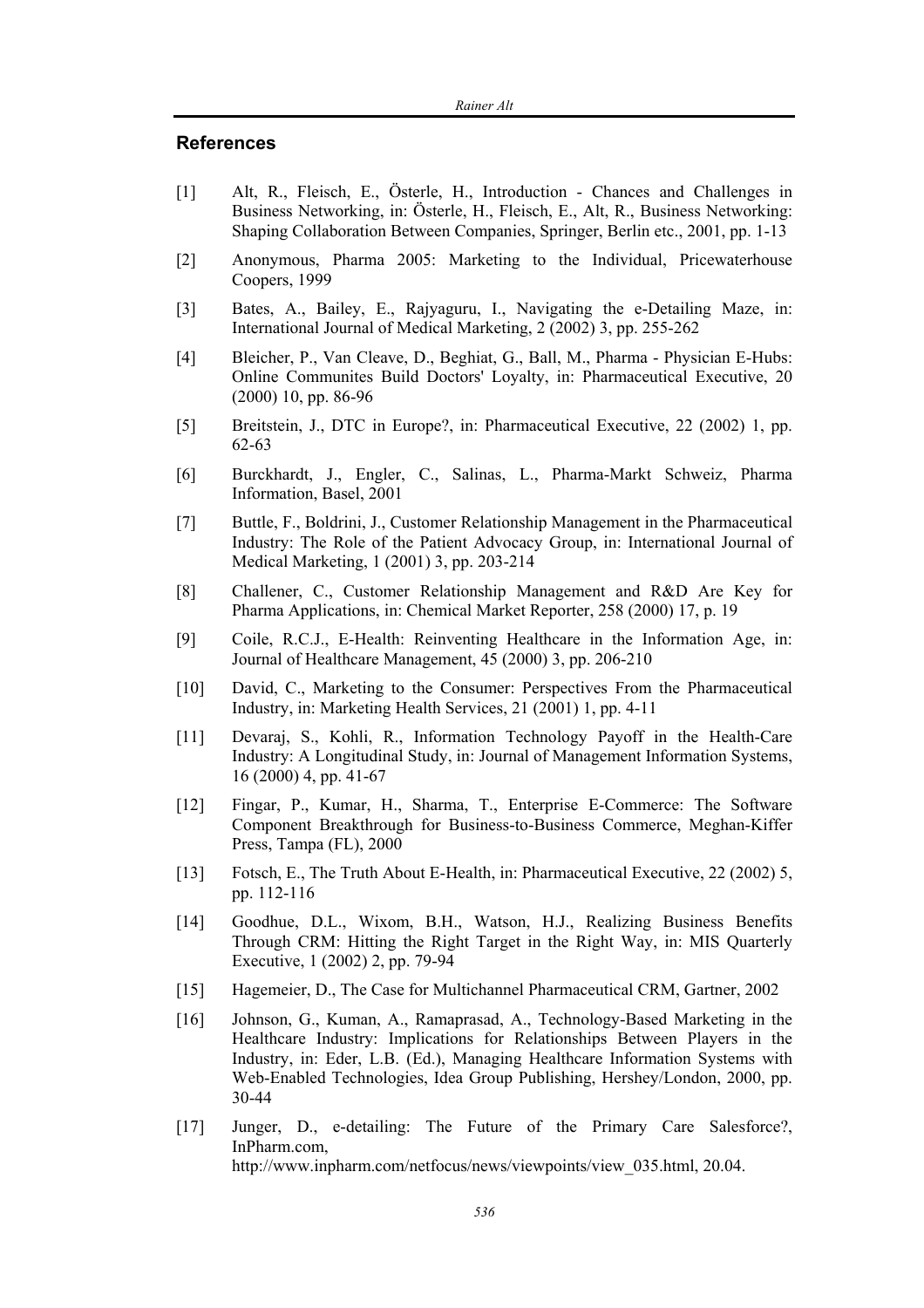- [18] Kalustian, J., Lombardi, B., Fletcher, W., CRM Checklist for Success, in: Pharmaceutical Executive, 22 (2002) 2, pp. 64-66
- [19] Kerwin, K.E., The Role of the Internet in Improving Healthcare Quality, in: Journal of Healthcare Management, 47 (2002) 4, pp. 225-236
- [20] Kim, K.K., Michelman, J.E., An Examination of Factors for the Strategic Use of Information Systems in the Healthcare Industry, in: MIS Quarterly, 14 (1990) 2, pp. 201-215
- [21] Lerer, L., Pharmaceutical Marketing Segmentation in the Age of the Internet, in: International Journal of Medical Marketing, 2 (2002) 2, pp. 159-166
- [22] Lin, B., Huarng, F., Internet in the Pharmaceutical Industry: Infrastructure Issues, in: American Business Review, 18 (2000) 1, pp. 101-106
- [23] Maddox, L.M., The Use of Pharmaceutical Web Sites for Prescription Drug Information and Product Requests, in: Journal of Product & Brand Management, 8 (1999) 6, pp. 488-496
- [24] Martin, S., Yen, D.C., Tan, J.K., E-health: Impacts of Internet Technologies on Various Healthcare and Services Sectors, in: International Journal of Healthcare Technology & Management, 4 (2002) 1/2, pp. 71-86
- [25] Nairn, A., CRM: Helpful or Full of Hype?, in: Journal of Database Marketing, 9 (2002) 4, pp. 376-382
- [26] Nevins, R.L., Pion, R.J., Telemedicine Becomes a Reality With Web-Enabled Applications and Net Devices, in: Goldstein, D.E. (Ed.), E-Healthcare - Harness the Power of Internet e-Commerce & e-Care, Aspen Publishers, Maryland, 2000, pp. 189-210
- [27] Nicholson, L., The Internet and Healthcare, Health Administration Press, Chicago, 1999
- [28] Österle, H., Business in the Information Age: Heading for New Processes, Springer, Berlin etc., 1995
- [29] Österle, H., Enterprise in the Information Age, in: Österle, H., Fleisch, E., Alt, R., Business Networking: Shaping Collaboration Between Companies, Springer, Berlin etc., 2001, pp. 17-53
- [30] Perry, M.L., Pearce, C.L., Sims, H.P., Empowered Selling Teams: How Shared Leadership Can Contribute to Selling Team Outcomes, in: Journal of Personal Selling & Sales Management, 19 (1999) 3, pp. 35-51
- [31] Porter, M.E., Strategy and the Internet, in: Harvard Business Review, 79 (2001) 3, pp. 63-78
- [32] Raghupathi, W., Tan, J., Strategic IT Application in Health Care, in: Communications of the ACM, 45 (2002) 12, pp. 56-61
- [33] Rigby, D.K., Reichheld, F.F., Schefter, P., Avoid the Four Perils of CRM, in: Harvard Business Review, 80 (2002) 2, pp. 101-109
- [34] Scharitzer, D., Kollarits, H.C., Satisfied Customers: Profitable Customer Relationships: Pharmaceutical Marketing: How Pharmaceutical Sales Representatives Can Achieve Economic Success Through Relationship Management with Settled General Practitioners - An Empirical Study, in: Total Quality Management, 11 (2000) 7, pp. 955-965
- [35] Sellers, L.J., Pharma's Quantum Shuffle, in: Pharmaceutical Executive, 21 (2001) 8, pp. 70